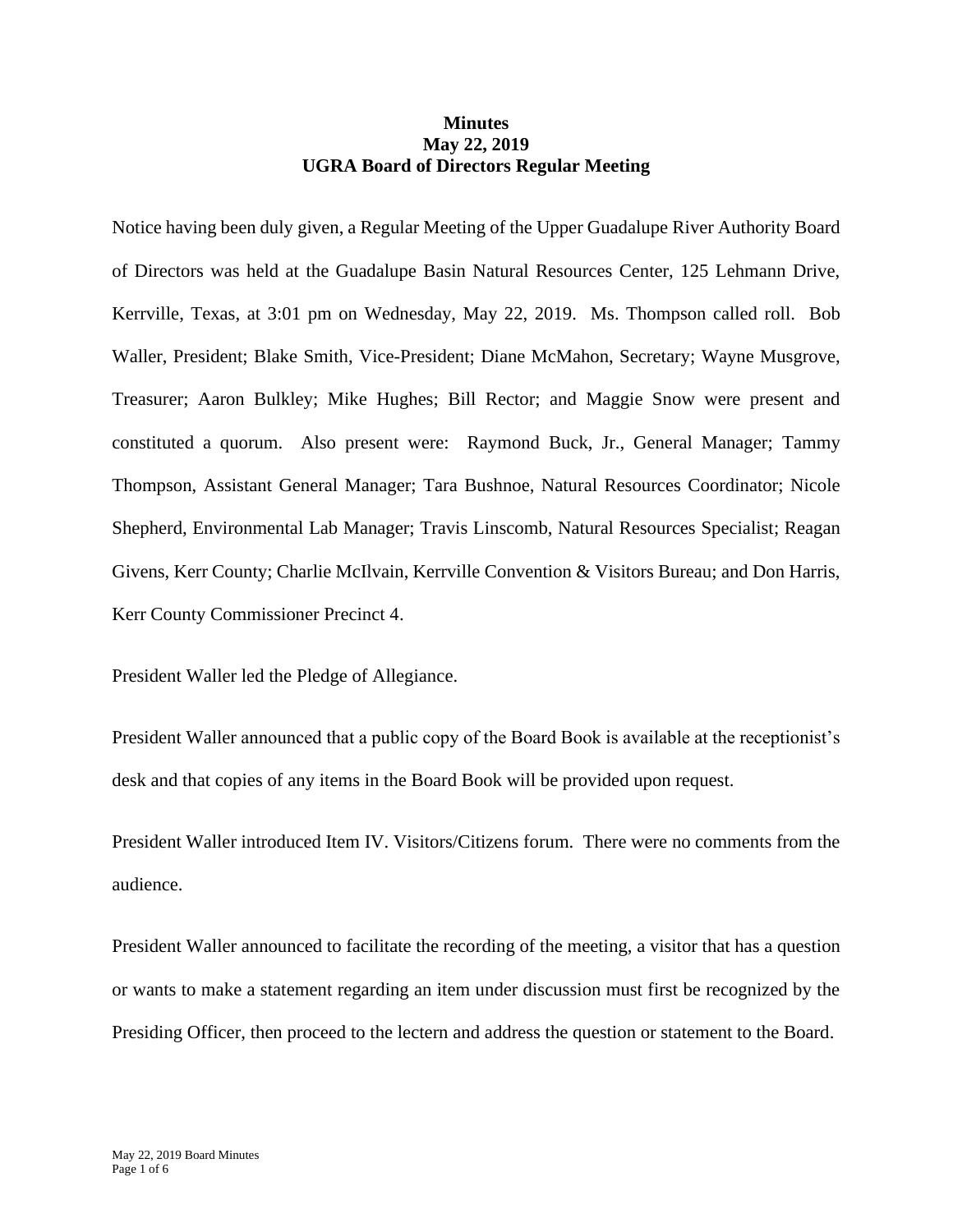President Waller introduced Item VI. A. Minutes of the Regular Meeting of March 27, 2019. Director Smith moved to approve the Minutes of the Regular Meeting of March 27, 2019. Director McMahon seconded the motion. There being no discussion, President Waller called for a vote. The Minutes of the Regular Meeting of March 27, 2019 were approved by an 8-0 vote. President Waller introduced Item VI. B. Financial Report for the Months Ended April 30, 2019. Mr. Buck, Jr. highlighted various revenue and expense accounts. Director Rector moved to approve the Financial Report for the Months Ended April 30, 2019. Director Smith seconded the motion. There being no discussion, President Waller called for a vote. The Financial Report for the Months Ended April 30, 2019 was approved by an 8-0 vote. President Waller introduced Item VI. C. Quarterly Investment Report for Quarter Ended March 31, 2019. Mr. Buck, Jr. presented the investment report to the Board. Director Smith moved to approve the Quarterly Investment Report for the Quarter Ended March 31, 2019. Director Snow seconded the motion. There being no discussion, President Waller called for a vote. The Quarterly Investment Report for the Quarter Ended March 31, 2019 was approved by an 8-0 vote.

President Waller introduced Item VII. Presentation and Discussion of Committee Reports. The following is a summary of the committee reports:

- A. Executive Committee:
	- President Waller provided the following committee updates:
		- $\circ$  Met on May 14<sup>th</sup> to discuss items on the Board Meeting Agenda
		- o Discussed storm water runoff impacting UGRA
			- Mr. Buck gave an update on addressing the damage from the increased runoff
		- o Discussed River Boat Education Tour Project
- B. Outreach and Education Committee:
	- Director McMahon provided updates on the following Outreach and Education programs:
		- o T-shirt Contest Update
		- o Rain Garden Project Discussion with Dr. Jaber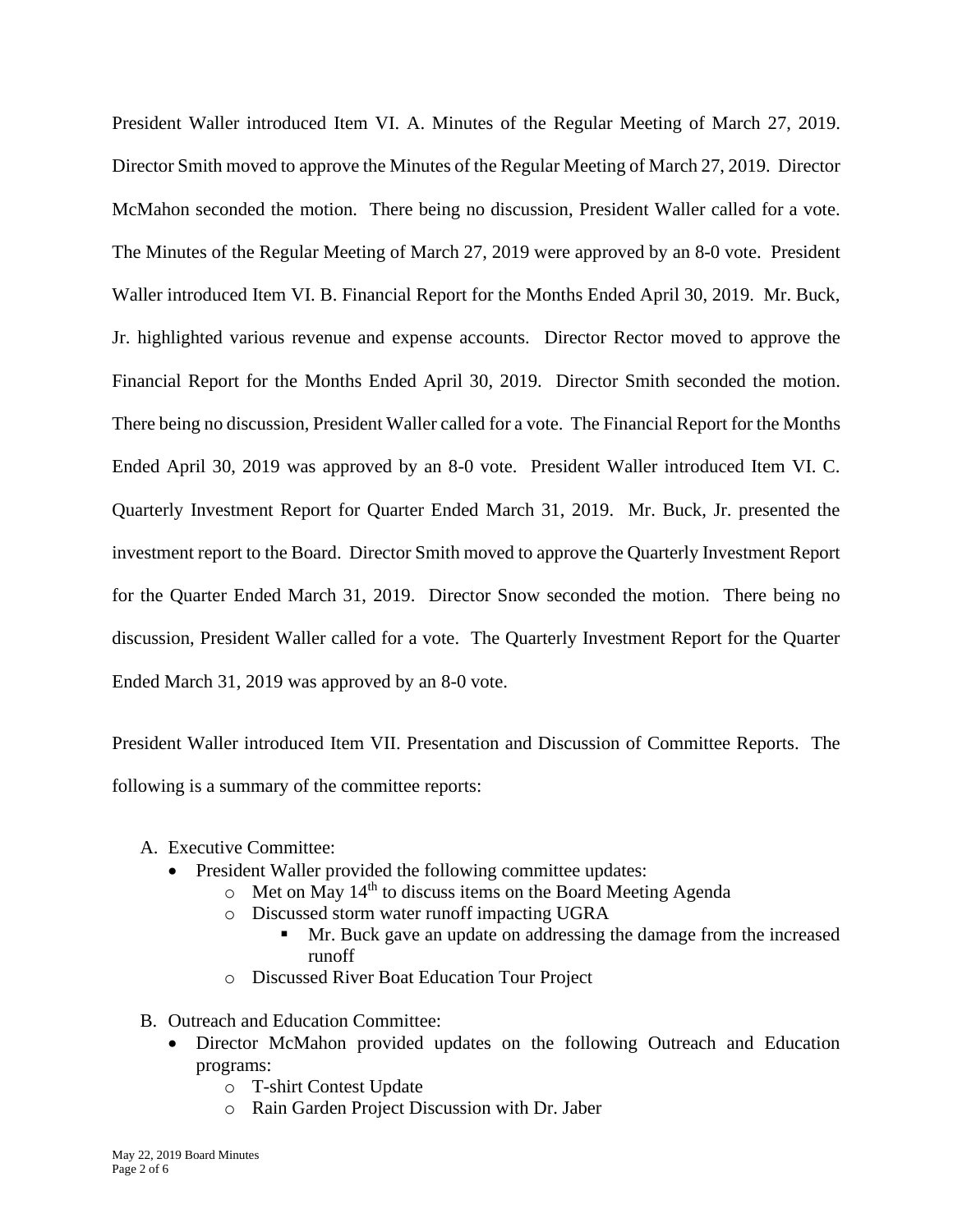- o 1 st Place Friend of Conservation in the Texas Conservation "Area II" Awards Program
- o Arundo donax workshop on 05/13/19
- o EduScape tour with Kathleen Jackson
- o UGRA 2nd grade Science Day field trips conducted for Hunt, Ingram, Center Point, Foundations Academy, and local homeschool students
- o HCMG EduScape presentation
- Mr. Buck, Jr. reported that the Rainwater Catchment System Rebate Program received 11 additional applications since the last Board meeting and in FY19, a total of 21 applications have been funded for \$1,197.
- C. Water Enhancement Program Committee:
	- Director Rector provided the following committee updates:
		- o K-8 Update
		- o Water Enhancement Cost Share Program Modification in Item IX.
		- o K-8 Design Approval Process in Item X.
	- Mr. Buck, Jr. reported that the Water Enhancement Cost Share Program received 5 additional applications since the last Board meeting and in FY19 a total of 13 applications have been funded for \$33,212 and treated approximately 724 acres. Five applications for an additional \$10,034 are currently on hold due to insufficient funding for this program.
- D. Water Source Development Committee:
	- Director Musgrove provided the following committee updates:
		- o Quarry Conversion Project Update
			- Director Snow commented that she will have a report to assess the value of land with mined out gravel pits
		- o River Boat Education Tour Project Update
			- Test Tour and Interpretative Talk on 04/08/19
			- Pro Forma Financial Statements being developed
			- Boat Fabrication Discussions
			- Mr. McIlvain updated the Board that he had discussed the project with the City of Kerrville to determine if a dock would be possible in Louise Hays Park. He also thanked the UGRA Board and staff for working with E.A. Hoppe on the project and discussed further steps. General discussion followed.

President Waller introduced Item VIII. Presentation and Discussion of Activity Reports. Director McMahon reported that the Guadalupe-Blanco River Trust met on 05/08/19 and discussed that they are in a state of flux due to separating from the Guadalupe-Blanco River Authority, getting their recertification, and hiring a new executive director. Mr. Buck, Jr. reported the Plateau Water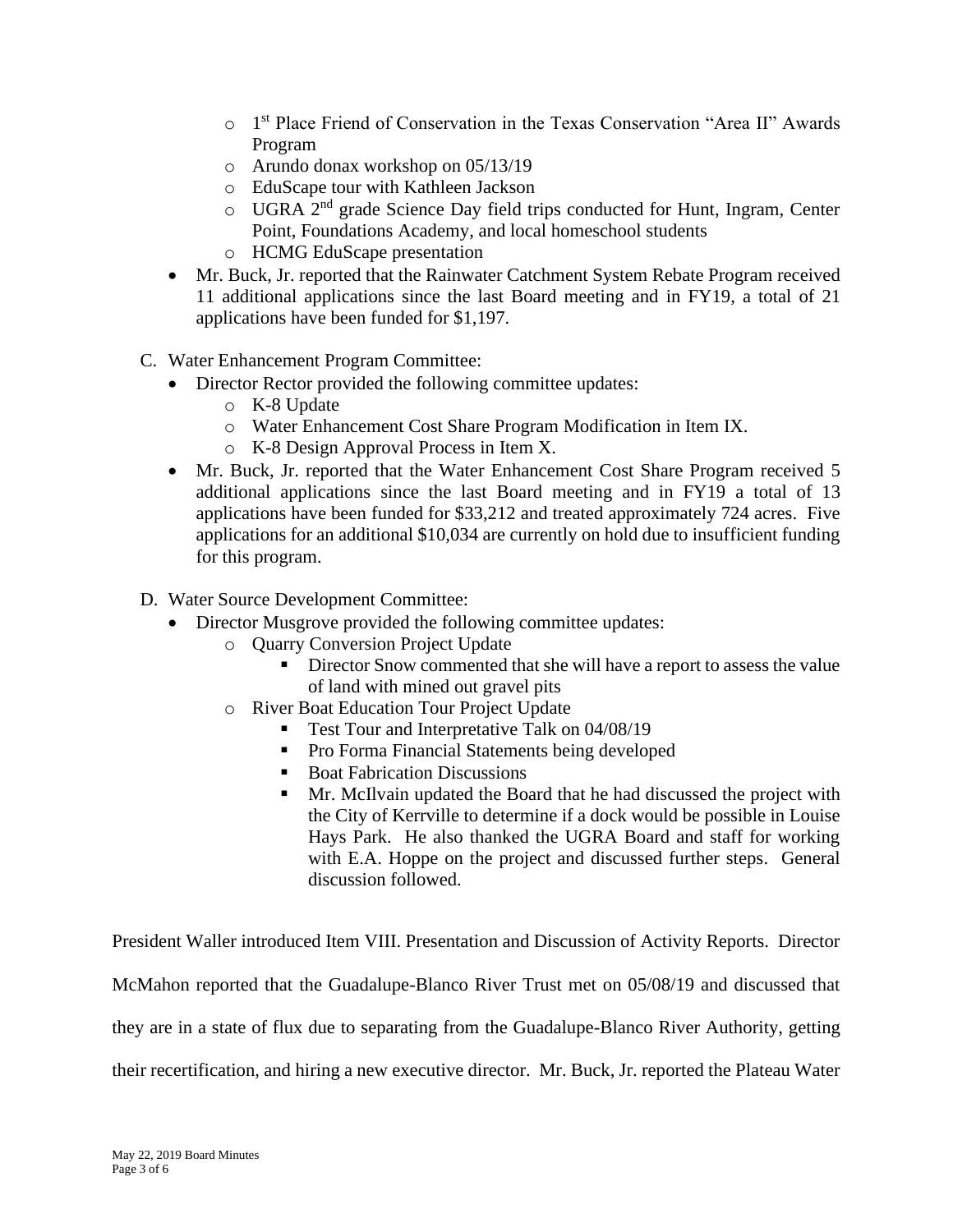Planning Group (PWPG) met on 05/15/19 and updated the Board on the ecologically unique river and stream segment designation and the policy adopted by PWPG regarding recommending a unique stream segment. Mr. Buck, Jr. also shared the list of potentially feasible water management strategies for the draft 2020 PWPG regional plan.

President Waller introduced Item IX. Water Enhancement Cost Share Program Modification. Mr. Buck, Jr. presented the proposed modifications to the program guidelines and distributed the most recent revision to the guidelines that was prepared after the Board materials were distributed. The most recent version was considered for approval by the Board. General discussion followed. Director Smith moved to approve Resolution No. 2019-09 modifying the Water Enhancement Cost Share Program with cedar disposal stipulations as amended. Director Hughes seconded the motion. There being no further discussion, President Waller called for a vote. Resolution No. 2019-09 as amended was approved by an 8-0 vote.

President Waller introduced Item X. K-8 Design Approval Process. Mr. Buck, Jr. gave an overview of the K-8 design approval process to the Board. Director Rector moved to authorize the Water Enhancement Program Committee to approve the K-8 design. Director Musgrove seconded the motion. There being no discussion, President Waller called for a vote. The motion was approved by an 8-0 vote.

President Waller introduced Item XI. 10-Year Employee Recognition: Jay Savary & Travis Linscomb. Mr. Buck, Jr. presented Mr. Savary and Mr. Linscomb with awards for ten years of service with UGRA. As this was a presentation only, no action was taken by the Board.

President Waller introduced Item XII. Feral Hog Abatement Program Update and Possible FY19 Feral Hog Abatement Program ILA Amendment Request. Commissioner Harris presented an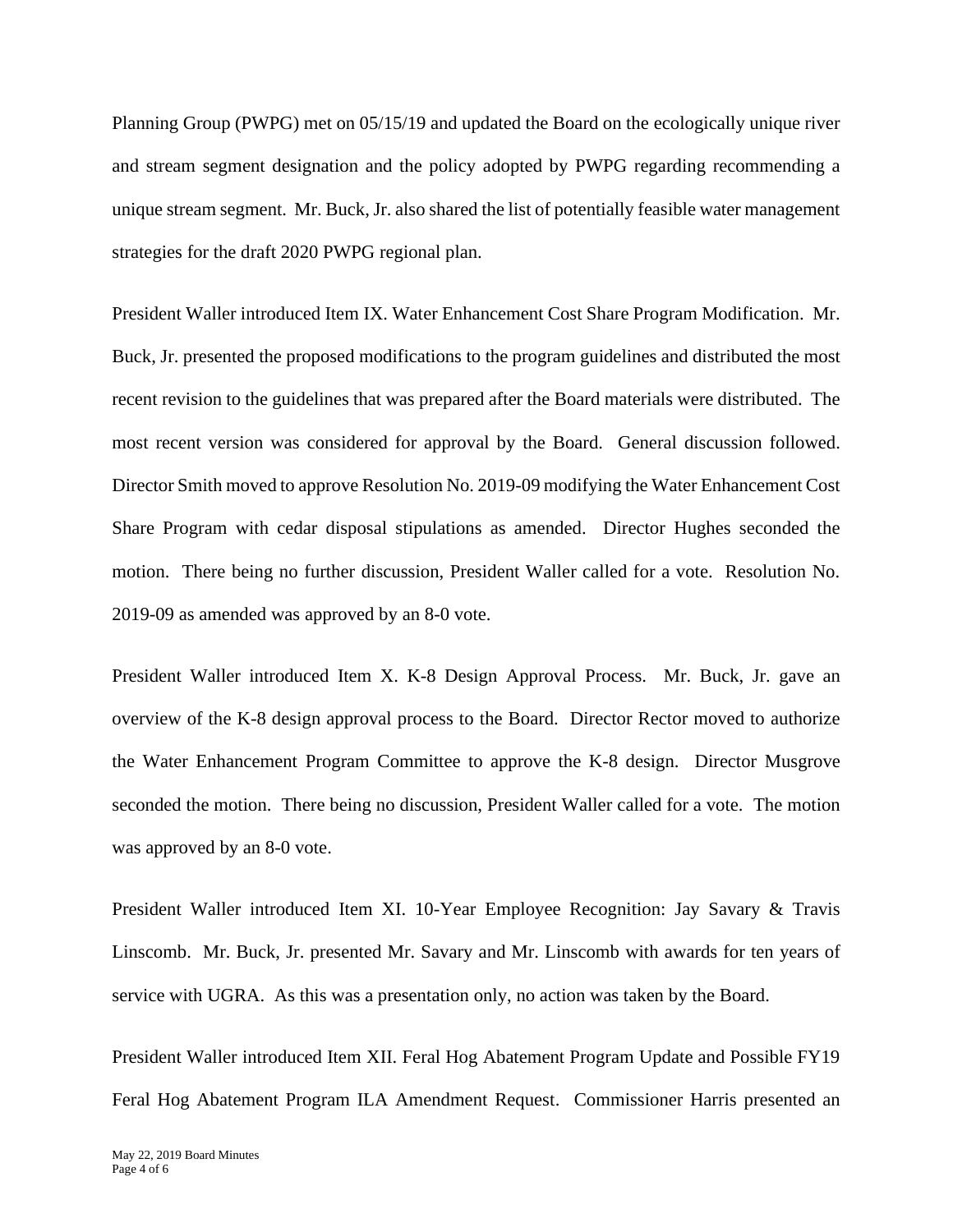update on the hog bounty program and possible steps forward to the Board. He also noted that Kerr County Commissioners approved adding \$5,000 to the bounty program to be used prior to any additional contribution by UGRA. General discussion followed. Director Hughes moved to amend the ILA to add an additional \$10,000 and raise the maximum contribution by UGRA to \$30,000 for FY19. Director Rector seconded the motion. There being no further discussion, President Waller called for a vote. The motion was approved by an 8-0 vote.

President Waller introduced Item XIII. Interlocal Agreement with Kerr County Regarding Guadalupe River Crossing Patrols. Mr. Buck, Jr. presented details about the litter patrol. Mr. Givens commented that during the preceding two summers, the officers made positive contacts with citizens, people were happy to see them, they handed out trash bags, and the deputies informed the recreators to take their trash with them when they left. General discussion followed. Director McMahon moved to approve Resolution No. 2019-10 authorizing an Interlocal Agreement with Kerr County Commissioners' Court for Guadalupe River Crossing Patrols in an amount not to exceed \$4,400. Director Snow seconded the motion. There being no further discussion, President Waller called for a vote. Resolution No. 2019-10 was approved by an 8-0 vote.

President Waller introduced Item XIV. Strategic Plan Status Update. Mr. Buck, Jr. presented the status of the strategic plan to the Board. General discussion followed. As this was a presentation only, no action was taken by the Board.

President Waller introduced Item XV. FY19 Budget Revisions. Mr. Buck, Jr. presented the budget revisions to the Board. Director Hughes moved to approve Resolution No. 2019-11 accepting the budget amendments as presented in Attachment A with the amendment of an additional \$5,000 to